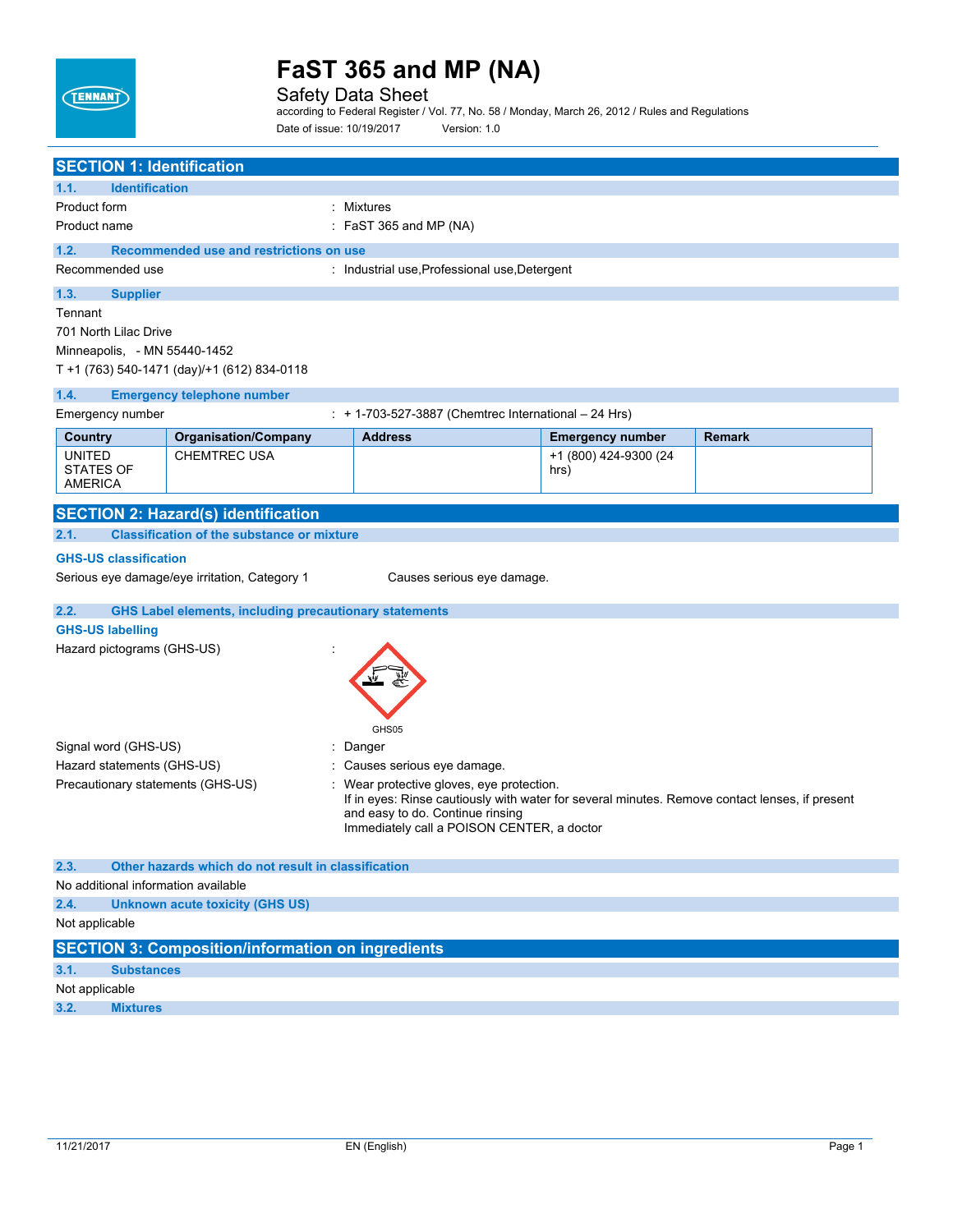## Safety Data Sheet

according to Federal Register / Vol. 77, No. 58 / Monday, March 26, 2012 / Rules and Regulations

| <b>Name</b>                                       | <b>Product identifier</b> | $\frac{9}{6}$ | <b>GHS-US classification</b>                                                                                             |
|---------------------------------------------------|---------------------------|---------------|--------------------------------------------------------------------------------------------------------------------------|
| Ethoxylated alcohol                               | (CAS-No.) Proprietary     | $5 - 10$      | Acute Tox. 4 (Oral), H302<br>Eye Dam. 1, H318                                                                            |
| Alcohols, C9-11, branched and linear, ethoxylated | (CAS-No.) 68439-46-3      | $3 - 5$       | Acute Tox. 4 (Oral), H302<br>Eye Dam. 1, H318<br>Aquatic Acute 2, H401                                                   |
| Sodium N-(2-carboxyethyl)-N-dodecyl-β-alaninate   | (CAS-No.) 14960-06-6      | $1 - 3$       | Skin Irrit, 2, H315                                                                                                      |
| Dodecyldimethylamine oxide                        | (CAS-No.) 1643-20-5       | $0.1 - 3$     | Acute Tox. 4 (Oral), H302<br>Skin Irrit, 2, H315<br>Eye Dam. 1, H318<br>Aquatic Acute 1, H400<br>Aquatic Chronic 2, H411 |

Full text of hazard classes and H-statements : see section 16

| <b>SECTION 4: First-aid measures</b>                                        |                                                                                                                                                                     |
|-----------------------------------------------------------------------------|---------------------------------------------------------------------------------------------------------------------------------------------------------------------|
| <b>Description of first aid measures</b><br>4.1.                            |                                                                                                                                                                     |
| First-aid measures general                                                  | : Never give anything by mouth to an unconscious person. If medical advice is needed, have<br>product container or label at hand. Call a doctor if you feel unwell. |
| First-aid measures after inhalation                                         | : Remove person to fresh air and keep comfortable for breathing. Call a POISON<br>CENTER/doctor if you feel unwell.                                                 |
| First-aid measures after skin contact                                       | : Wash skin with plenty of water. Remove contaminated clothes. If skin irritation or rash occurs:<br>Get medical advice/attention.                                  |
| First-aid measures after eye contact                                        | : Rinse cautiously with water for several minutes. Remove contact lenses, if present and easy to<br>do. Continue rinsing. Immediately call a POISON CENTER/doctor.  |
| First-aid measures after ingestion                                          | : Rinse mouth. Do not induce vomiting without medical advice. Call a POISON CENTER/doctor if<br>you feel unwell.                                                    |
| 4.2.<br>Most important symptoms and effects (acute and delayed)             |                                                                                                                                                                     |
| Symptoms/effects after eye contact                                          | : Serious damage to eyes.                                                                                                                                           |
| 4.3.<br>Immediate medical attention and special treatment, if necessary     |                                                                                                                                                                     |
| Treat symptomatically.                                                      |                                                                                                                                                                     |
| <b>SECTION 5: Fire-fighting measures</b>                                    |                                                                                                                                                                     |
| Suitable (and unsuitable) extinguishing media<br>5.1.                       |                                                                                                                                                                     |
| Suitable extinguishing media                                                | : Water spray. Dry powder. Foam. Carbon dioxide. Sand.                                                                                                              |
| Unsuitable extinguishing media                                              | : Do not use a heavy water stream.                                                                                                                                  |
| Specific hazards arising from the chemical<br>5.2.                          |                                                                                                                                                                     |
| Fire hazard                                                                 | : Presents no particular fire or explosion hazard.                                                                                                                  |
| Reactivity                                                                  | : The product is non-reactive under normal conditions of use, storage and transport.                                                                                |
| Special protective equipment and precautions for fire-fighters<br>5.3.      |                                                                                                                                                                     |
| Protection during firefighting                                              | : Do not attempt to take action without suitable protective equipment. Self-contained breathing<br>apparatus. Complete protective clothing.                         |
| Other information                                                           | : Prevent fire fighting water from entering the environment.                                                                                                        |
| <b>SECTION 6: Accidental release measures</b>                               |                                                                                                                                                                     |
| Personal precautions, protective equipment and emergency procedures<br>6.1. |                                                                                                                                                                     |
| 6.1.1.<br>For non-emergency personnel                                       |                                                                                                                                                                     |
| <b>Emergency procedures</b>                                                 | : Ventilate spillage area. Avoid contact with skin and eyes.                                                                                                        |
|                                                                             |                                                                                                                                                                     |
| 6.1.2.<br>For emergency responders                                          |                                                                                                                                                                     |
| Protective equipment                                                        | : Do not attempt to take action without suitable protective equipment. For further information<br>refer to section 8: "Exposure controls/personal protection".      |
| 6.2.<br><b>Environmental precautions</b>                                    |                                                                                                                                                                     |
| Avoid release to the environment.                                           |                                                                                                                                                                     |
| 6.3.<br>Methods and material for containment and cleaning up                |                                                                                                                                                                     |
| Methods for cleaning up                                                     | : Take up liquid spill into absorbent material.                                                                                                                     |
| Other information                                                           | : Dispose of materials or solid residues at an authorized site.                                                                                                     |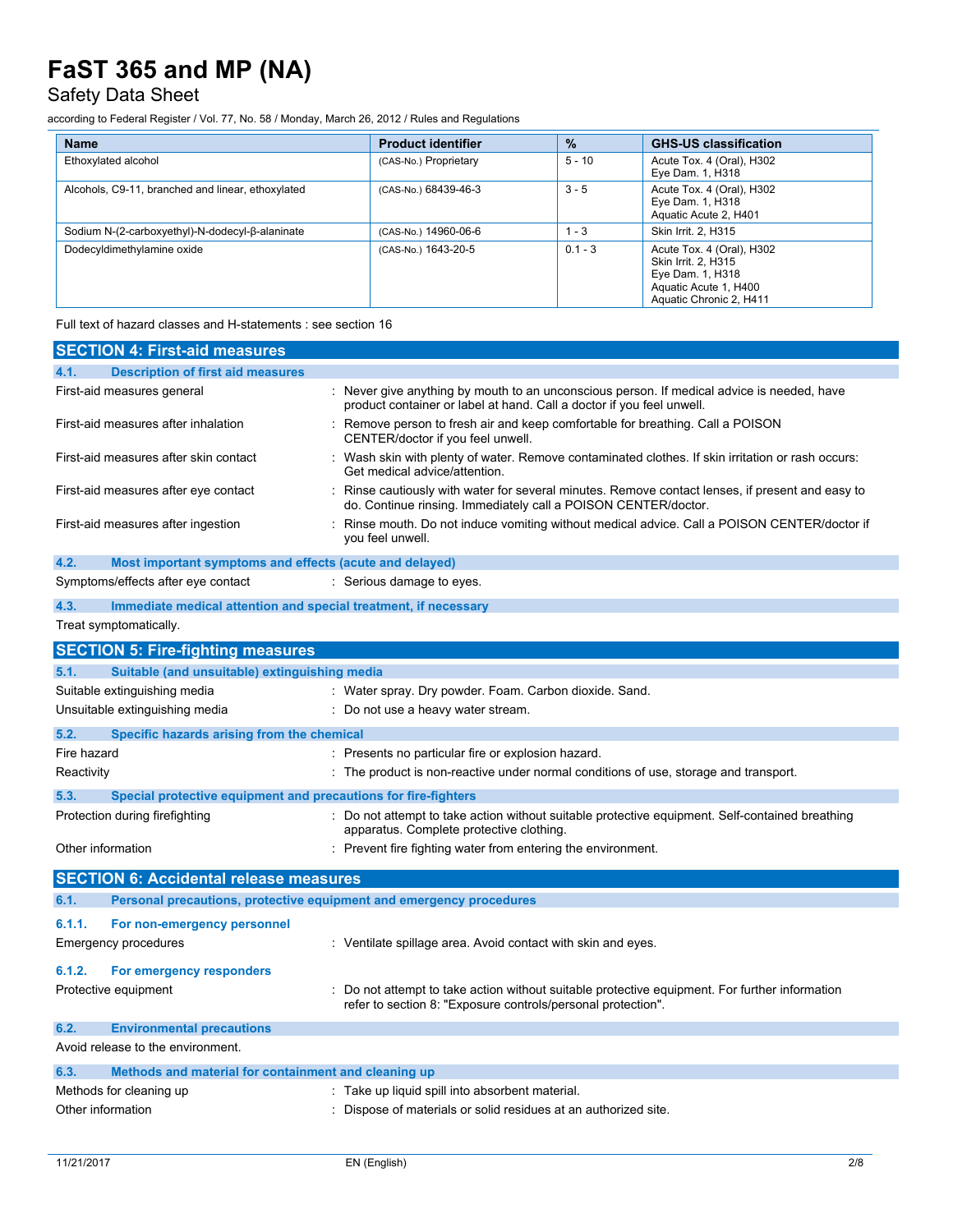## Safety Data Sheet

according to Federal Register / Vol. 77, No. 58 / Monday, March 26, 2012 / Rules and Regulations

#### **6.4. Reference to other sections**

For further information refer to section 8 :" Exposure-controls/personal protection". Concerning disposal elimination after cleaning, see section 13.

| <b>SECTION 7: Handling and storage</b>                               |                                                                                                                         |
|----------------------------------------------------------------------|-------------------------------------------------------------------------------------------------------------------------|
| 7.1.<br><b>Precautions for safe handling</b>                         |                                                                                                                         |
| Precautions for safe handling                                        | : Ensure good ventilation of the work station. Avoid contact with skin and eyes. Wear personal<br>protective equipment. |
| Hygiene measures                                                     | : Do not eat, drink or smoke when using this product. Always wash hands after handling the<br>product.                  |
| 7.2.<br>Conditions for safe storage, including any incompatibilities |                                                                                                                         |
| Storage conditions                                                   | : Store in a well-ventilated place. Keep cool. Keep container closed when not in use.                                   |
| Incompatible products                                                | : Strong oxidizing agents.                                                                                              |
| Storage temperature                                                  | : $<$ 37.5 °C                                                                                                           |

Heat and ignition sources : Keep away from heat and direct sunlight.

## **SECTION 8: Exposure controls/personal protection 8.1. Control parameters Sodium N-(2-carboxyethyl)-N-dodecyl-β-alaninate (14960-06-6)** Not applicable **Ethoxylated alcohol (Proprietary)** Not applicable **Alcohols, C9-11, branched and linear, ethoxylated (68439-46-3)** Not applicable **Dodecyldimethylamine oxide (1643-20-5)** Not applicable

| 8.2.<br>Appropriate engineering controls |                                                |
|------------------------------------------|------------------------------------------------|
| Appropriate engineering controls         | : Ensure good ventilation of the work station. |
| Environmental exposure controls          | Avoid release to the environment.              |

#### **8.3. Individual protection measures/Personal protective equipment**

#### **Personal protective equipment:**

Gloves. Safety glasses.

#### **Hand protection:**

Wear suitable gloves resistant to chemical penetration. Chemical resistant gloves (according to European standard NF EN 374 or equivalent)

| Type                                  | <b>Material</b>                                  | Permeation             | Thickness (mm) | Penetration |
|---------------------------------------|--------------------------------------------------|------------------------|----------------|-------------|
| Reusable gloves,<br>Disposable gloves | Nitrile rubber (NBR),<br>Polyvinylchloride (PVC) | $6$ ( $>$ 480 minutes) | ≥0.11          |             |

#### **Eye protection:**

Safety glasses. DIN EN 166

| Type           | Use     | ristics |
|----------------|---------|---------|
| Safety glasses | Droplet |         |

#### **Skin and body protection:**

Wear suitable protective clothing. CEN : EN 340; EN 369; EN 465. EN 13034

### **Respiratory protection:**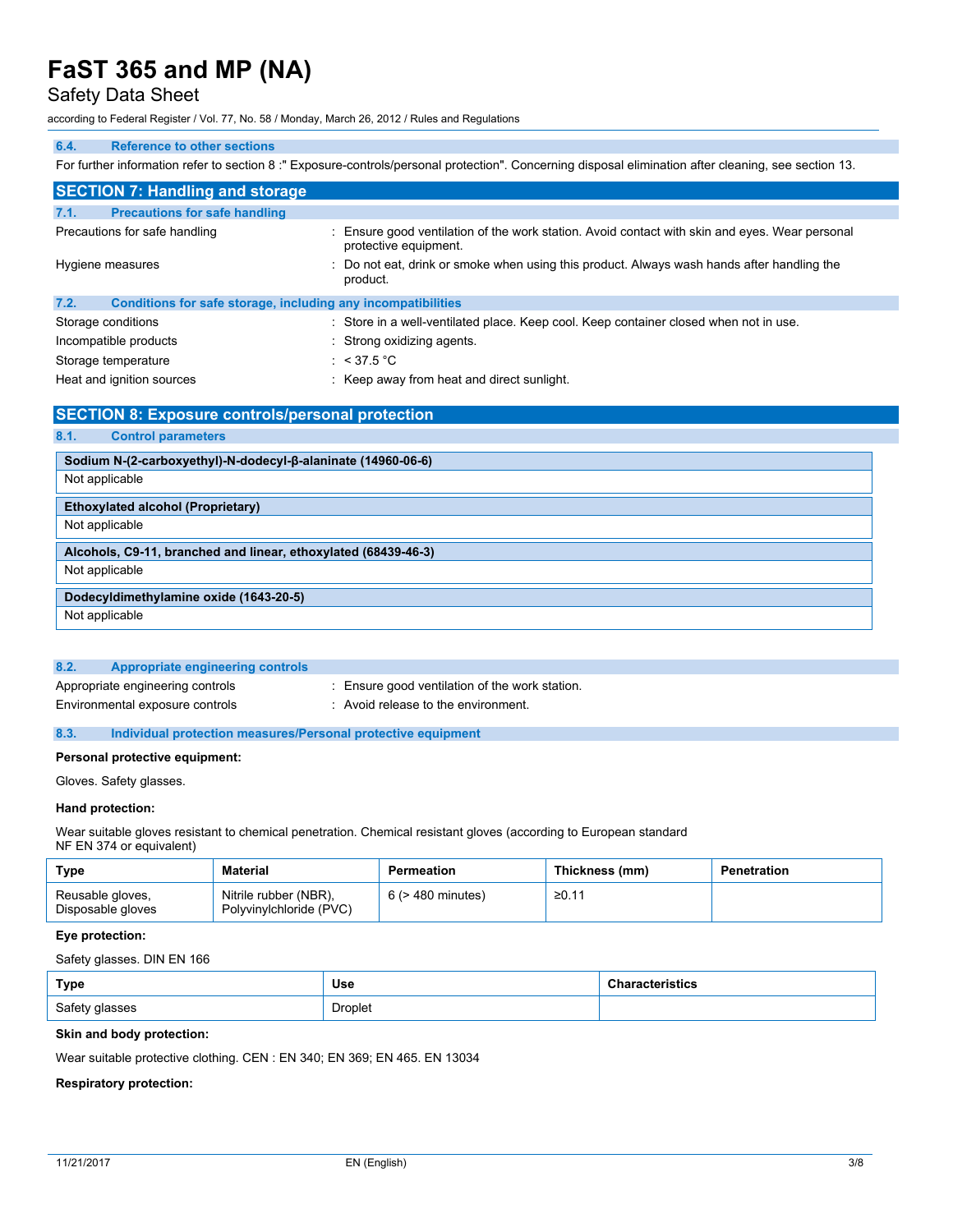## Safety Data Sheet

according to Federal Register / Vol. 77, No. 58 / Monday, March 26, 2012 / Rules and Regulations

No special respiratory protection equipment is recommended under normal conditions of use with adequate ventilation. In case of insufficient ventilation, wear suitable respiratory equipment. EN 143



| <b>SECTION 9: Physical and chemical properties</b>            |                     |
|---------------------------------------------------------------|---------------------|
| Information on basic physical and chemical properties<br>9.1. |                     |
| Physical state                                                | : Liquid            |
| Colour                                                        | : amber             |
| Odour                                                         | : slight            |
| Odour threshold                                               | : No data available |
| pH                                                            | $6.5 - 8.5$         |
| Melting point                                                 | : 0 °C              |
| Freezing point                                                | : No data available |
| Boiling point                                                 | : $100 °C$          |
| Flash point                                                   | : $>93.3$ °C        |
| Relative evaporation rate (butylacetate=1)                    | : No data available |
| Flammability (solid, gas)                                     | No data available   |
| Vapour pressure                                               | No data available   |
| Relative vapour density at 20 °C                              | : No data available |
| Relative density                                              | No data available   |
| Density                                                       | $: 1$ kg/l          |
| Relative gas density                                          | : Heavier than air  |
| Solubility                                                    | Soluble in water.   |
| Log Pow                                                       | No data available   |
| Auto-ignition temperature                                     | No data available   |
| Decomposition temperature                                     | : No data available |
| Viscosity, kinematic                                          | 90 - 110 cSt        |
| Viscosity, dynamic                                            | No data available   |
| <b>Explosive limits</b>                                       | No data available   |
| Explosive properties                                          | No data available   |
| Oxidising properties                                          | : No data available |
| 9.2.<br><b>Other information</b>                              |                     |

No additional information available

## **SECTION 10: Stability and reactivity 10.1. Reactivity** The product is non-reactive under normal conditions of use, storage and transport. **10.2. Chemical stability** Protect from freezing. **10.3. Possibility of hazardous reactions** No dangerous reactions known under normal conditions of use. **10.4. Conditions to avoid** Keep away from heat and direct sunlight.

## **10.5. Incompatible materials**

Strong oxidizing agents.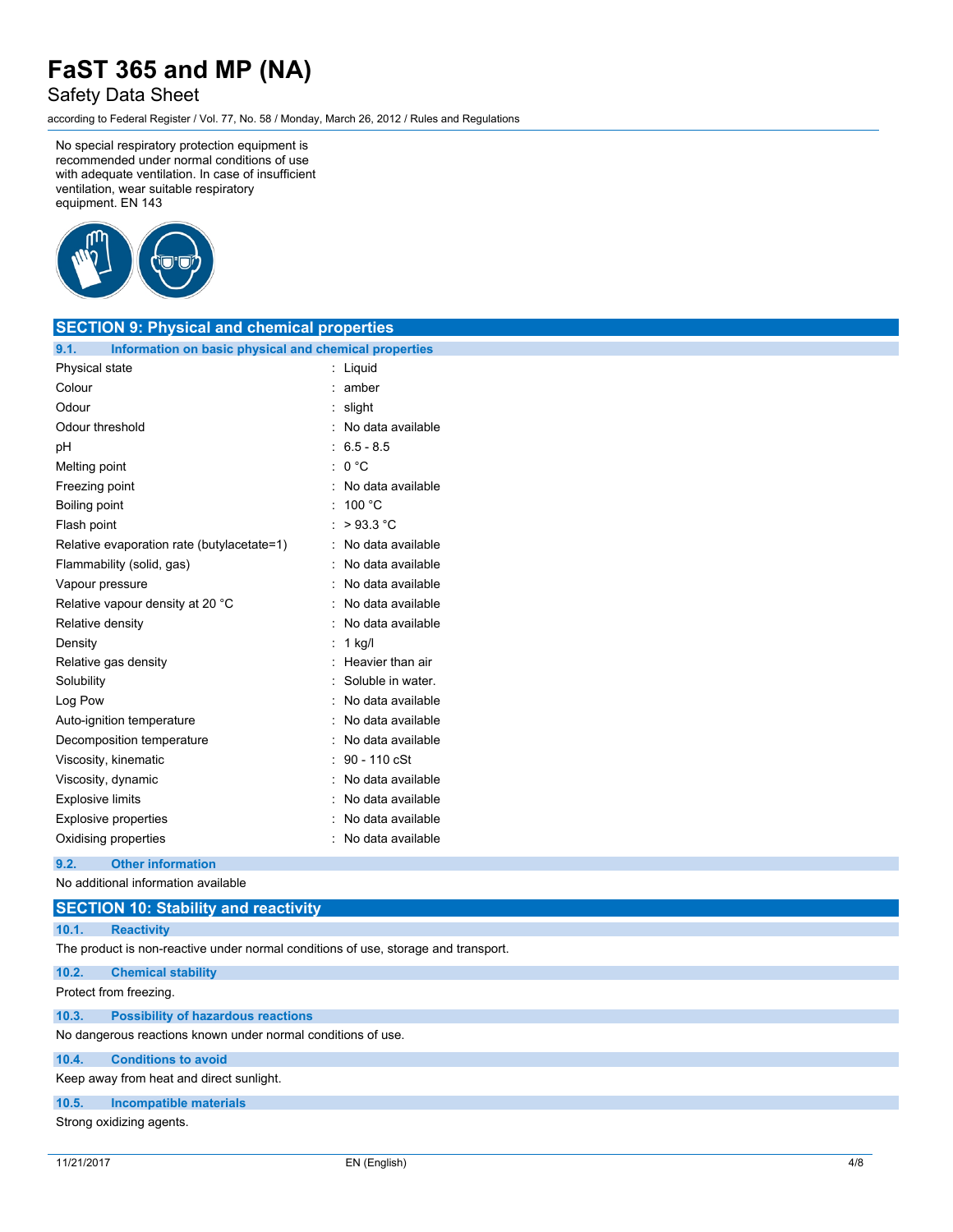## Safety Data Sheet

according to Federal Register / Vol. 77, No. 58 / Monday, March 26, 2012 / Rules and Regulations

| 10.6. | <b>Hazardous decomposition products</b>        |  |
|-------|------------------------------------------------|--|
|       | Combustion generates: Carbon oxides (CO, CO2). |  |
|       | <b>SECTION 11: Toxicological information</b>   |  |
| 11.1. | Information on toxicological effects           |  |

Acute toxicity **in the case of the case of the case of the case of the case of the case of the case of the case of the case of the case of the case of the case of the case of the case of the case of the case of the case of** 

| <b>Ethoxylated alcohol (Proprietary)</b>                       |                                                                                                                            |
|----------------------------------------------------------------|----------------------------------------------------------------------------------------------------------------------------|
| LD50 oral rat                                                  | > 700 - 1700 mg/kg                                                                                                         |
| ATE US (oral)                                                  | 700.000 mg/kg bodyweight                                                                                                   |
| Alcohols, C9-11, branched and linear, ethoxylated (68439-46-3) |                                                                                                                            |
| LD50 oral rat                                                  | > 300 - 2000 mg/kg                                                                                                         |
| ATE US (oral)                                                  | 300.000 mg/kg bodyweight                                                                                                   |
|                                                                |                                                                                                                            |
| Dodecyldimethylamine oxide (1643-20-5)<br>ATE US (oral)        | 500.000 mg/kg bodyweight                                                                                                   |
|                                                                |                                                                                                                            |
| Skin corrosion/irritation                                      | : Not classified                                                                                                           |
|                                                                | pH: 6.5 - 8.5                                                                                                              |
| Serious eye damage/irritation                                  | : Causes serious eye damage.                                                                                               |
|                                                                | pH: 6.5 - 8.5                                                                                                              |
| Respiratory or skin sensitisation                              | Not classified                                                                                                             |
| Germ cell mutagenicity                                         | Not classified                                                                                                             |
| Carcinogenicity                                                | : Not classified                                                                                                           |
|                                                                |                                                                                                                            |
| Reproductive toxicity                                          | : Not classified                                                                                                           |
| Specific target organ toxicity (single exposure)               | : Not classified                                                                                                           |
| Specific target organ toxicity (repeated<br>exposure)          | : Not classified                                                                                                           |
| Aspiration hazard                                              | : Not classified                                                                                                           |
| Symptoms/effects after eye contact                             | : Serious damage to eyes.                                                                                                  |
| <b>SECTION 12: Ecological information</b>                      |                                                                                                                            |
| 12.1.<br><b>Toxicity</b>                                       |                                                                                                                            |
| Ecology - general                                              | : The product is not considered harmful to aquatic organisms nor to cause long-term adverse<br>effects in the environment. |
| <b>Ethoxylated alcohol (Proprietary)</b>                       |                                                                                                                            |
| LC50 fish 1                                                    | $> 10 - 100$                                                                                                               |
| EC50 Daphnia 1                                                 | $> 10 - 100$                                                                                                               |
| Alcohols, C9-11, branched and linear, ethoxylated (68439-46-3) |                                                                                                                            |
| LC50 fish 1                                                    | $> 1 - 10$ mg/l                                                                                                            |
| EC50 Daphnia 1                                                 | $> 1 - 10$ mg/l                                                                                                            |
|                                                                |                                                                                                                            |

### **12.2. Persistence and degradability**

No additional information available

### **12.3. Bioaccumulative potential**

No additional information available

### **12.4. Mobility in soil**

No additional information available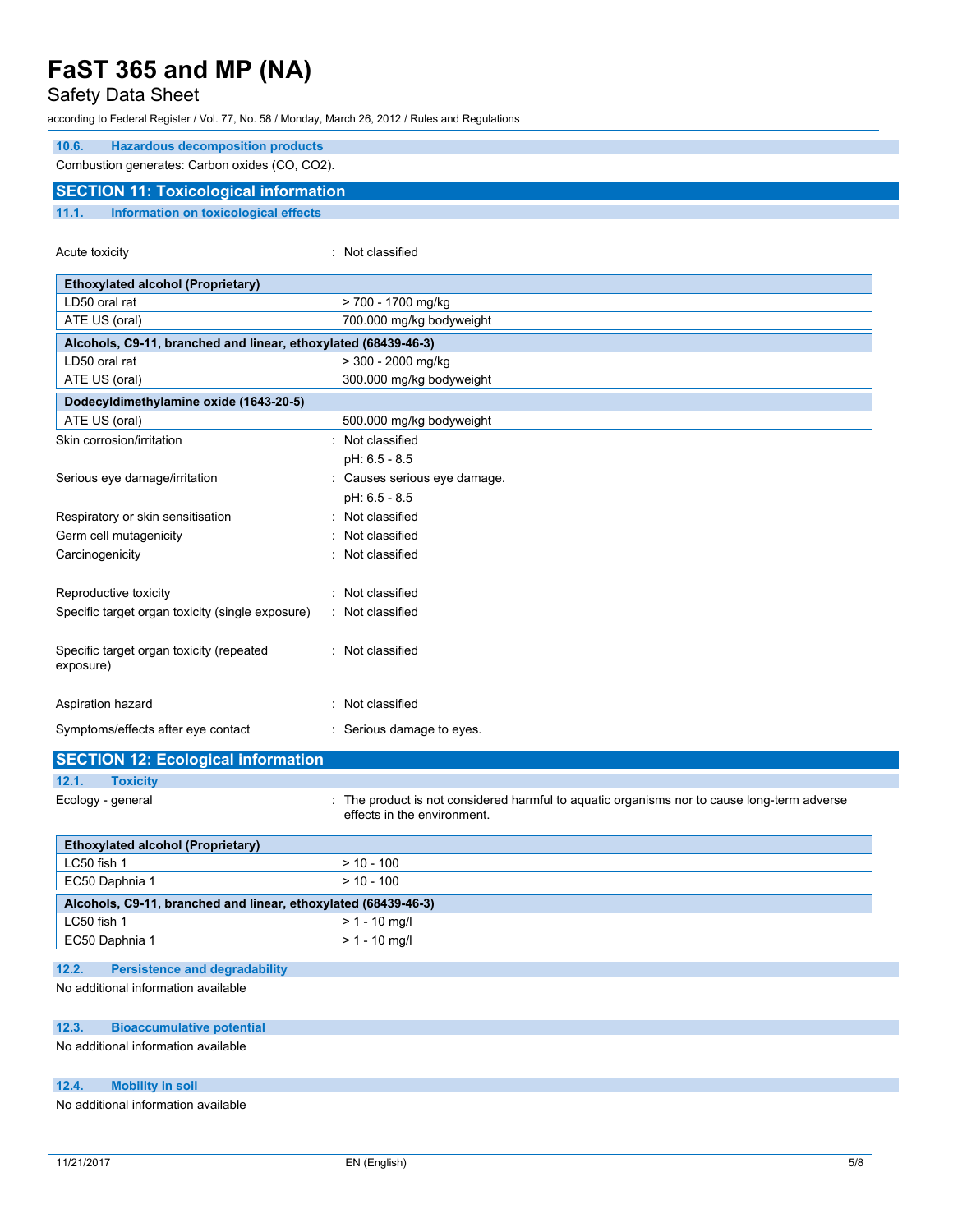Safety Data Sheet

according to Federal Register / Vol. 77, No. 58 / Monday, March 26, 2012 / Rules and Regulations

| $\sim$ origing to regeral register $\prime$ voi. $\prime\prime$ , rvo. 50 $\prime$ monday, march 20, 20 iz $\prime$ rules and regulations |                                                                                                                                                                                                                                                                                                  |
|-------------------------------------------------------------------------------------------------------------------------------------------|--------------------------------------------------------------------------------------------------------------------------------------------------------------------------------------------------------------------------------------------------------------------------------------------------|
| 12.5.<br><b>Other adverse effects</b>                                                                                                     |                                                                                                                                                                                                                                                                                                  |
| Effect on the global warming                                                                                                              | : No known effects from this product.                                                                                                                                                                                                                                                            |
| <b>GWPmix comment</b>                                                                                                                     | : No known effects from this product.                                                                                                                                                                                                                                                            |
| <b>SECTION 13: Disposal considerations</b>                                                                                                |                                                                                                                                                                                                                                                                                                  |
| 13.1.<br><b>Disposal methods</b>                                                                                                          |                                                                                                                                                                                                                                                                                                  |
| Product/Packaging disposal recommendations                                                                                                | : Dispose in a safe manner in accordance with local/national regulations.                                                                                                                                                                                                                        |
| Additional information                                                                                                                    | Empty containers should be taken for recycle, recovery or waste in accordance with local<br>regulation.                                                                                                                                                                                          |
| Ecology - waste materials                                                                                                                 | : Avoid release to the environment.                                                                                                                                                                                                                                                              |
| <b>SECTION 14: Transport information</b>                                                                                                  |                                                                                                                                                                                                                                                                                                  |
| <b>Department of Transportation (DOT)</b><br>In accordance with DOT<br>Not regulated                                                      |                                                                                                                                                                                                                                                                                                  |
| <b>Transportation of Dangerous Goods</b><br>Not regulated                                                                                 |                                                                                                                                                                                                                                                                                                  |
| <b>Transport by sea</b><br>Not regulated                                                                                                  |                                                                                                                                                                                                                                                                                                  |
| <b>Air transport</b>                                                                                                                      |                                                                                                                                                                                                                                                                                                  |
| Not regulated                                                                                                                             |                                                                                                                                                                                                                                                                                                  |
| <b>SECTION 15: Regulatory information</b>                                                                                                 |                                                                                                                                                                                                                                                                                                  |
|                                                                                                                                           |                                                                                                                                                                                                                                                                                                  |
| 15.1. US Federal regulations                                                                                                              |                                                                                                                                                                                                                                                                                                  |
| 1986 and 40 CFR Part 372.                                                                                                                 | This product or mixture is not known to contain a toxic chemical or chemicals in excess of the applicable de minimis concentration as specified<br>in 40 CFR §372.38(a) subject to the reporting requirements of section 313 of Title III of the Superfund Amendments and Reauthorization Act of |
| Sodium N-(2-carboxyethyl)-N-dodecyl-β-alaninate (14960-06-6)                                                                              |                                                                                                                                                                                                                                                                                                  |
| Listed on the United States TSCA (Toxic Substances Control Act) inventory                                                                 |                                                                                                                                                                                                                                                                                                  |
| <b>Ethoxylated alcohol (Proprietary)</b>                                                                                                  |                                                                                                                                                                                                                                                                                                  |
| Not listed on the United States TSCA (Toxic Substances Control Act) inventory                                                             |                                                                                                                                                                                                                                                                                                  |
| Alcohols, C9-11, branched and linear, ethoxylated (68439-46-3)                                                                            |                                                                                                                                                                                                                                                                                                  |
| Listed on the United States TSCA (Toxic Substances Control Act) inventory                                                                 |                                                                                                                                                                                                                                                                                                  |
| EPA TSCA Regulatory Flag                                                                                                                  | XU - XU - indicates a substance exempt from reporting under the Inventory Update Reporting<br>Rule, i.e, Partial Updating of the TSCA Inventory Data Base Production and Site Reports (40<br>CFR 710(C)).                                                                                        |
| Dodecyldimethylamine oxide (1643-20-5)                                                                                                    |                                                                                                                                                                                                                                                                                                  |
| Listed on the United States TSCA (Toxic Substances Control Act) inventory                                                                 |                                                                                                                                                                                                                                                                                                  |
|                                                                                                                                           |                                                                                                                                                                                                                                                                                                  |

| 15.2. International regulations                                                               |  |
|-----------------------------------------------------------------------------------------------|--|
| <b>CANADA</b>                                                                                 |  |
| Sodium N-(2-carboxyethyl)-N-dodecyl-β-alaninate (14960-06-6)                                  |  |
| Listed on the Canadian DSL (Domestic Substances List)                                         |  |
| <b>Ethoxylated alcohol (Proprietary)</b>                                                      |  |
| Not listed on the Canadian DSL (Domestic Substances List)/NDSL (Non-Domestic Substances List) |  |
| Alcohols, C9-11, branched and linear, ethoxylated (68439-46-3)                                |  |
| Listed on the Canadian DSL (Domestic Substances List)                                         |  |
| Dodecyldimethylamine oxide (1643-20-5)                                                        |  |
| Listed on the Canadian DSL (Domestic Substances List)                                         |  |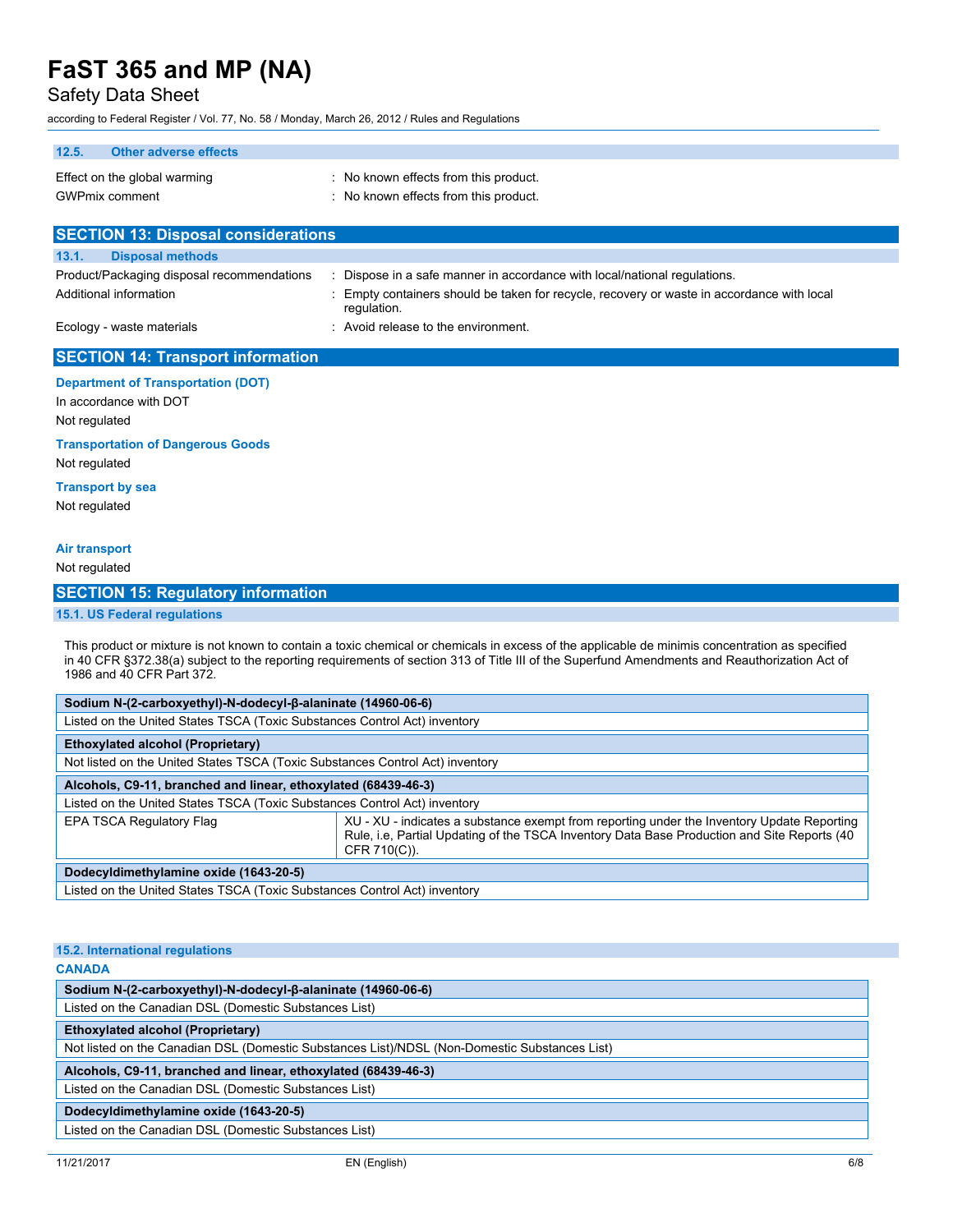## Safety Data Sheet

according to Federal Register / Vol. 77, No. 58 / Monday, March 26, 2012 / Rules and Regulations

#### **EU-Regulations**

No additional information available

#### **National regulations**

No additional information available

### **15.3. US State regulations**

California Proposition 65 - This product does not contain any substances known to the state of California to cause cancer, developmental and/or reproductive harm

| <b>SECTION 16: Other information</b> |  |                                                                                                                                                                                                                                                                                                                                                                                                                                                                                                                                                                                                                                                                                                                                                                                                                                                                                                                                                                                                                                      |  |  |
|--------------------------------------|--|--------------------------------------------------------------------------------------------------------------------------------------------------------------------------------------------------------------------------------------------------------------------------------------------------------------------------------------------------------------------------------------------------------------------------------------------------------------------------------------------------------------------------------------------------------------------------------------------------------------------------------------------------------------------------------------------------------------------------------------------------------------------------------------------------------------------------------------------------------------------------------------------------------------------------------------------------------------------------------------------------------------------------------------|--|--|
| Data sources                         |  | : according to Regulation (EC) No. 1907/2006 (REACH) with its amendment Regulation (EU)<br>2015/830, according to Federal Register / Vol. 77, No. 58 / Monday, March 26, 2012 / Rules<br>and Regulations.                                                                                                                                                                                                                                                                                                                                                                                                                                                                                                                                                                                                                                                                                                                                                                                                                            |  |  |
| Other information                    |  | : REACH Disclaimer:<br>This information is based on current knowledge. Consistency of data in the SDS with CSR is<br>considered, as far as the information is available at the time of compilation (cfr Revision date<br>and Version number). DISCLAIMER OF LIABILITY The information in this SDS was obtained<br>from sources which we believe are reliable. However, the information is provided without any<br>warranty, express or implied, regarding its correctness. The conditions or methods of handling,<br>storage, use or disposal of the product are beyond our control and may be beyond our<br>knowledge. For this and other reasons, we do not assume responsibility and expressly disclaim<br>liability for loss, damage or expense arising out of or in any way connected with the handling.<br>storage, use or disposal of the product. This SDS was prepared and is to be used only for this<br>product. If the product is used as a component in another product, this SDS information may<br>not be applicable. |  |  |

#### Full text of H-statements:

| H302 | Harmful if swallowed.                            |  |  |
|------|--------------------------------------------------|--|--|
| H315 | Causes skin irritation.                          |  |  |
| H318 | Causes serious eye damage.                       |  |  |
| H400 | Very toxic to aquatic life.                      |  |  |
| H401 | Toxic to aquatic life                            |  |  |
| H411 | Toxic to aquatic life with long lasting effects. |  |  |

Abbreviations and acronyms: